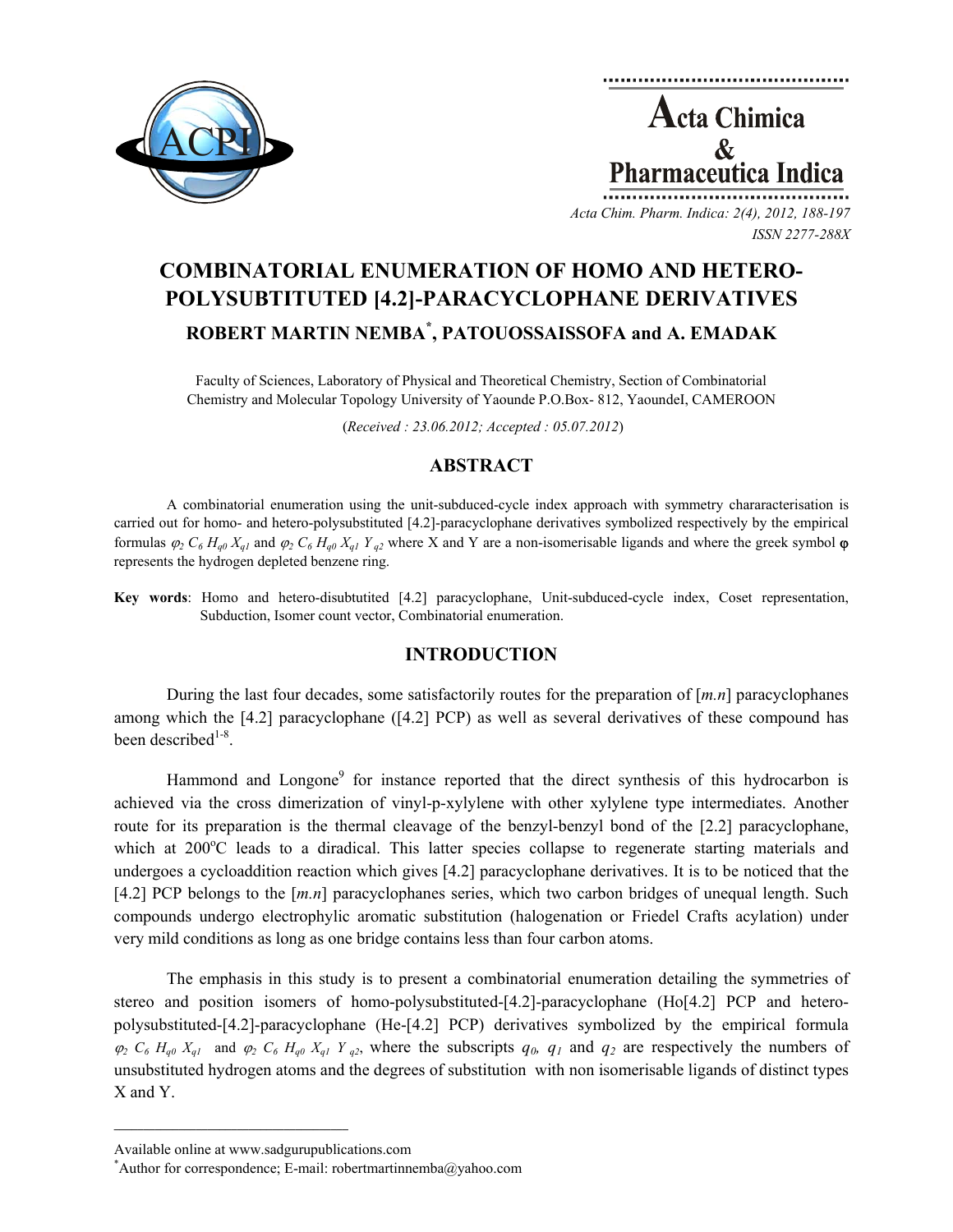### **Mathematical formulation and computational method**

Let us now consider the parent [4.2]-PCP as a three dimensional object represented by the stereograph G having a  $C_{2V}$  global symmetry as shown in Fig. 1.



**Fig. 1: Stereograph of [4.2]-PCP** 

The four symmetry operations of this abelian group listed in Eq. 1 hereafter :

$$
C_{2v} = \{E, C_{2(z)}, \sigma_{(xz)}, \sigma_{(yz)}\}
$$
...(1)

are partitioned into four equivalence classes given in eq. 2 as follows:

$$
{D; (C_{2(2)}); (\sigma_{(xz)}; (\sigma_{(yz)})} \qquad \qquad \ldots (2)
$$

These latter generate 5 subgroups comprising the 2 chiral subgroups  $C_1$  and  $C_2$  and the 3 achiral subgroups  $C_s$ ,  $C_s$  and  $C_{2V} D_{2h}$  reported in Table 1 with their respective symmetry operations.

| Table 1: The subgroups of $C_{2v}$ |  |  |  |
|------------------------------------|--|--|--|
|------------------------------------|--|--|--|

| Subgroup       | <b>Symmetry operations</b>                      | <b>Chirality</b> |
|----------------|-------------------------------------------------|------------------|
| $C_1$          | {1}                                             | Chiral           |
| C <sub>2</sub> | $\{I, C_{2(z)}\}$                               | Chiral           |
| $C_{\rm s}$    | $\{I, \sigma_{(xz)}\}$                          | Achiral          |
| $C'_{s}$       | $\{I, \sigma_{(vz)}\}$                          | Achiral          |
| $C_{2v}$       | $\{I, C_{2(z)}, \sigma_{(xz)}, \sigma_{(yz)}\}$ | Achiral          |

These 5 subgroups construct a non redundant set of subgroups<sup>10</sup> for  $C_{2v}$  denoted  $SSG_{D2h}$  *SSG<sub>C2v</sub>* given in Eq. 3:

$$
SSG_{C2v} = \{C_1, C_2, C_s, C'_s, C_{2v}\}\qquad \qquad \dots (3)
$$

The complete set of coset representations (CR) for  $C_{2v}$  denoted  $SCR_{C_{2v}}$  listed in Eq. 4 hereafter  $SCR<sub>D2h</sub>$ :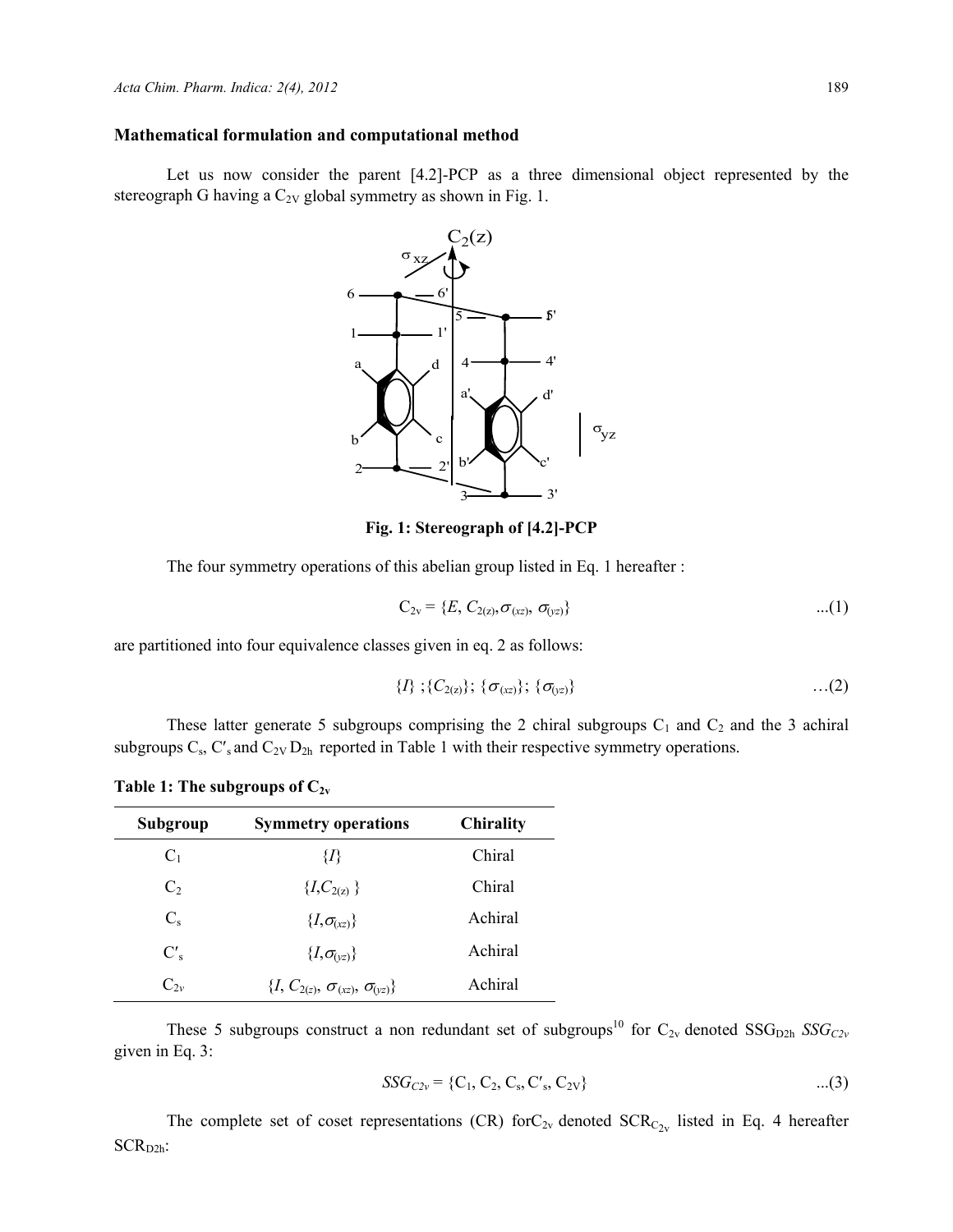$$
SCR_{C2v} = \{C_{2v}((C_1), C_{2v}((C_2), C_{2v}((C_s), C_{2v}((C'_s), C_{2v}((C_{2v}))\})\tag{4}
$$

is in a univoque correspondence with the  $SSG_{C2v}$ . The term designating each coset representation (CR) includes the global symmetry  $C_{2v}$  followed by a subgroup  $G_i G_i \in SSG_{C2v}$ . The explicit forms of these CRs are given in Eqs. 5-9 as follows:

$$
C_{2v} (/C_1) = C_1 I + C_1 C_{2(z)} + C_1 \sigma_n + C_1 \sigma_{(xz)} + C_1 \sigma_{(yz)}
$$
...(5)

$$
C_{2v} (/C_2) = C_2 I + C_2 \sigma_{(xz)}
$$
...(6)

$$
C_{2v} ( / C_s) = C_s I + C_S C_{2(z)}
$$
...(7)

$$
C_{2v} ( /C'_{s}) = C'_{s} I + C'_{s} C_{2(z)}
$$
...(8)

$$
C_{2v} (/C_{2v}) = C_{2v} I
$$
 ...(9)

$$
D_{2h} ( /C'_{2v} ) = C'_{2v} I + C'_{2v} C_{2(z)}
$$

 $D_{2h}$  ( $/D_{2h}$ ) =  $D_{2h}$  I By multiplying the right hand side terms of Eqs. 5-9 by each symmetry operation of  $C_{2v}$ , we permute the elements of each CR. Then we obtain a row vector of marks assign to each CR by counting invariant elements related to each subgroup. The five row vectors of marks generated by these operations form the Table of mark for  $C_{2v}$  denoted  $M_{C2v} M_{D2h}$  which is given hereafter:

$$
C_1 C_2 C_3 C_3 C_2 v
$$
  
\n
$$
C_{2v} (C_1) \begin{pmatrix} 4 & 0 & 0 & 0 & 0 \\ 2 & 2 & 0 & 0 & 0 & 0 \\ 0 & C_{2v} (C_2) & 2 & 2 & 0 & 0 & 0 \\ 0 & C_{2v} (C_3) & 2 & 0 & 2 & 0 & 0 \\ 0 & C_{2v} (C_2) & 2 & 0 & 0 & 2 & 0 \\ 0 & 2 & 0 & 2 & 0 & 0 & 0 \\ C_{2v} (C_2) & 1 & 1 & 1 & 1 & 1 \end{pmatrix}
$$

The corresponding inverse of this mark table denoted  $M_{C_{2v}}^{-1}$  is obtained from Eq. 10:

$$
M_{C_{2v}} M_{C_{2v}}^{-1} = I
$$
 ... (10)

where I represents the 5 x 5 identity matrix.

$$
M_{c_{2v}}^{-1} = \begin{pmatrix} \frac{1}{4} & 0 & 0 & 0 & 0 \\ -\frac{1}{4} & \frac{1}{2} & 0 & 0 & 0 \\ -\frac{1}{4} & 0 & \frac{1}{2} & 0 & 0 \\ -\frac{1}{4} & 0 & 0 & \frac{1}{2} & 0 \\ \frac{1}{2} & -\frac{1}{2} & -\frac{1}{2} & -\frac{1}{2} & 1 \end{pmatrix}
$$

The 20 hydrogen atoms of the parent [4.2]-PCP depicted in Fig. 1 by alphabetical and numerical labels constitute 5 distinct sets of equivalent atoms or orbits  $\Delta_1$ ,  $\Delta_2$ ,  $\Delta_3$ ,  $\Delta_4$ , and  $\Delta_5$  given hereafter:

$$
\Delta_1 = \{1,4, 1',4'\}, \Delta_2 = \{2,3, 2',3'\}, \Delta_3 = \{5,6, 5',6'\}, \Delta_4 = \{a,d, a',d'\} \text{ and } \Delta_5 = \{b,c, b',c'\}
$$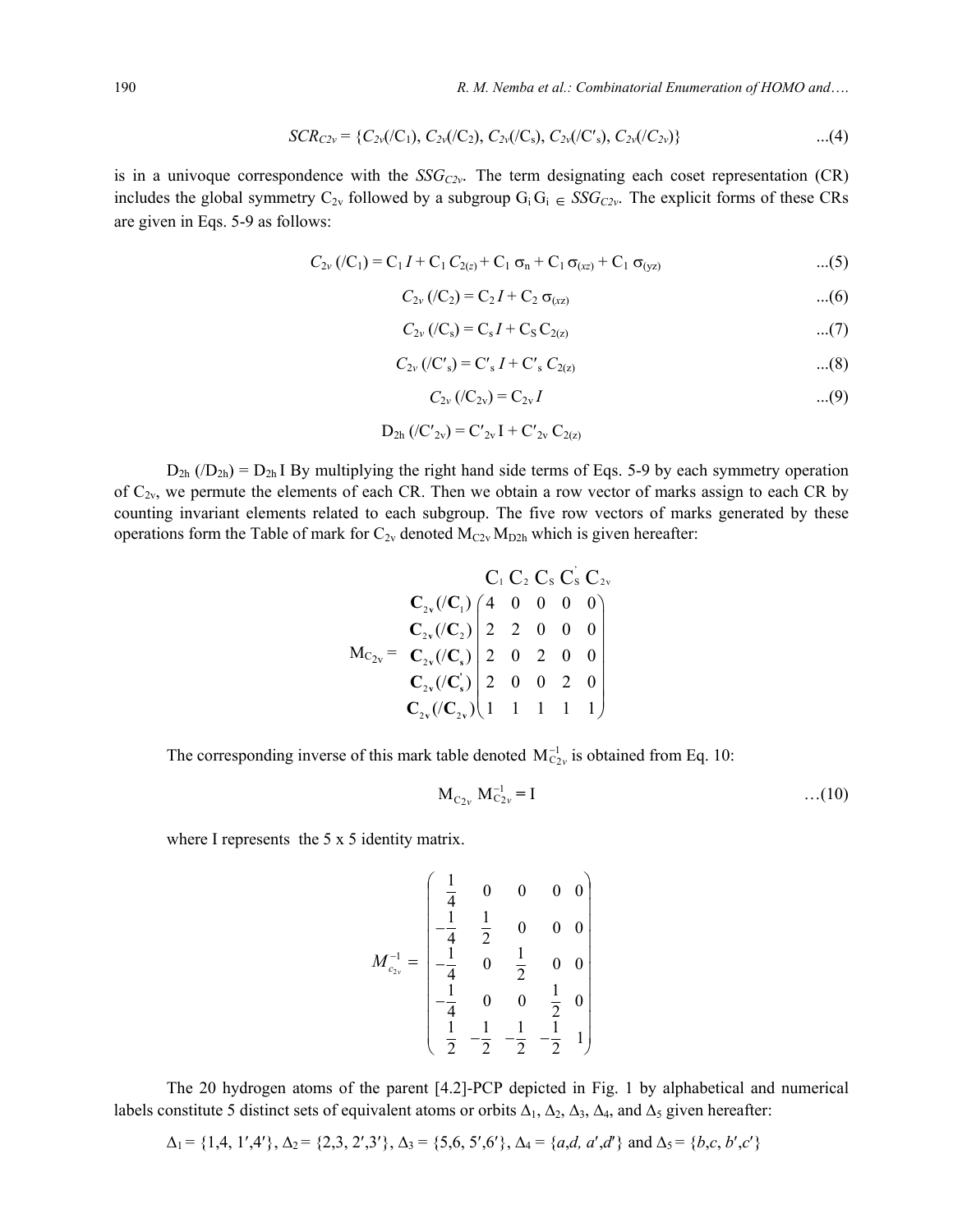To assign an appropriate CR to each orbit, we find the largest subgroup that keeps each orbit invariant. The subgroup C<sub>1</sub> keeps all the elements of  $\Delta_1$ ,  $\Delta_2$ ,  $\Delta_3$ ,  $\Delta_4$ , and  $\Delta_5$  unchanged. Therefore the coset representation governing the 20 substitution sites located on the two benzene rings and the eight others located on the two carbon bridges isdenoted  $D_{2h}$  (/C<sub>1</sub>).

### **RESULTS AND DISCUSSION**

The Fujita mathematical procedure of subduction<sup>11-13</sup> of the coset representation  $C_{2v}$  $(D_{2h}$  ( $/C_s$ ),  $D_{2h}$  ( $/D_2$ ),  $D_{2h}$  ( $/C_{2v}$ ),  $D_{2h}$  ( $/C_{2v}$ ),  $D_{2h}$  ( $/C_{2v}$ )) by all subgroups of  $C_{2v}$  has been derived from Eq. 11 hereafter :

$$
D_{2h}(C_1) \downarrow G_i \ G_i = \beta_i \ \beta_i \ G_i (C_1 \ D_{2h} (C_1) \ \ldots (11)
$$

Where  $G_i$   $G_i \in SSG_{D2h}$  *SSG<sub>C2v</sub>* and  $\beta_i$   $\beta_i$  is a positive integer number. The results obtained are given in column 2 of Table 2.

**Table 2: Subductions of the coset representation**  $D_{2h}$  **(/D<sub>2h</sub> (/C<sub>s</sub>),**  $D_{2h}$  **(/D<sub>2</sub>),**  $D_{2h}$  **(/C<sub>2v</sub>),**  $D_{2h}$  **(/C<sub>2v</sub>),**  $D_{2h}$  ( $/C_{2v}$ )) and resulting USCIs

|                                                          | <b>Subduction</b> | $\mathbf{\Delta}_1$ | $\Delta_2$ | $\Delta_3$ | $\Delta_4$ | $\Delta_5$ | <b>ICR</b> Total |
|----------------------------------------------------------|-------------------|---------------------|------------|------------|------------|------------|------------------|
| $C_{2v}$ (/C <sub>1</sub> ) $\downarrow$ C <sub>1</sub>  | $4(C_1/C_1)$      | $S_1^4$             | $S_1^4$    | $S_1^4$    | $S_1^4$    | $S_1^4$    | $S_1^{20}$       |
| $C_{2v}$ (/C <sub>1</sub> ) $\downarrow$ C <sub>2</sub>  | 2 $(C_2/C_1)$     | $S_2^2$             | $S_2^2$    | $S_2^2$    | $S^2$      | $S^2$      | $S_2^{10}$       |
| $C_{2v}$ (/C <sub>1</sub> ) $\downarrow$ C <sub>s</sub>  | 2 $(C_s/C_1)$     | $S_2^2$             | $S_2^2$    | $S_2^2$    | $S_2^2$    | $S_2^2$    | $S_2^{10}$       |
| $C_{2v}$ (/C <sub>1</sub> ) $\downarrow$ C' <sub>s</sub> | 2 $(C_s/C_1)$     | $S_2^2$             | $S_2^2$    | $S_2^2$    | $S^2$      | $S^2$      | $S_2^{10}$       |
| $C_{2v}$ (/C <sub>1</sub> ) $\downarrow$ C <sub>2v</sub> | $(C_{2\nu}/C_1)$  | $S_4$               | $S_4$      | $S_4$      | $S_4$      | $S_4$      | $S_4^5$          |

Then the right hand side term of Eq. 11 is transformed as given in Eq. 12, into aunit-subduced-cycleindex (USCI)<sup>14</sup> noted  $s_{d_i}^{\beta_i}$  and where  $C<sub>1</sub>$  $d_i = \frac{|G_i|}{|G|}.$ 

$$
\beta_i \beta_i G_i \left( /C_1 D_{2h} \left( /C_1 \right) \rightarrow s_{d_i}^{\beta_i} s_{d_i}^{\beta_i} \right) \qquad \qquad \dots (12)
$$

These USCIs are reported in column 3, 4, 5, 6 and 7 of Table 2 for the orbits  $\Delta_1$ ,  $\Delta_2$ ,  $\Delta_3$ ,  $\Delta_4$ , and  $\Delta_5$ , respectively. In each row the product of unit subduced cycle indices for the orbits  $\Delta_1$ ,  $\Delta_2$ ,  $\Delta_3$ ,  $\Delta_4$ , and  $\Delta_5$  gives rise to  $s_{d_i}^{5\beta_i}$  which is the global USCI for the subgroup considered. For example the global USCI for the sub symmetry C<sub>1</sub> results from the  $(s_1^{4\times5}) = s_1^{20}$ . Each global USCI  $s_{d_i}^{5\beta_i}$  belonging to the sub symmetry  $G_i \in SSG_{C_{2v}}$  is transformed into a generating function  $F(x) = \sum_{j}$  $F(x) = \sum a_j x^j$  as given in Eqs. 13 and 14 for homoand hetero-polysubstitution, respectively**.** 

$$
G_i \to s_{d_i}^{5\beta_i} \to F(x) = (1 + x^{d_i})^{5\beta_i} = \sum_{q_1} A_{q_1} x^{q_1} \text{ where } 0 \le q_1 \le 5\beta_i d_i \text{ and } ...(13)
$$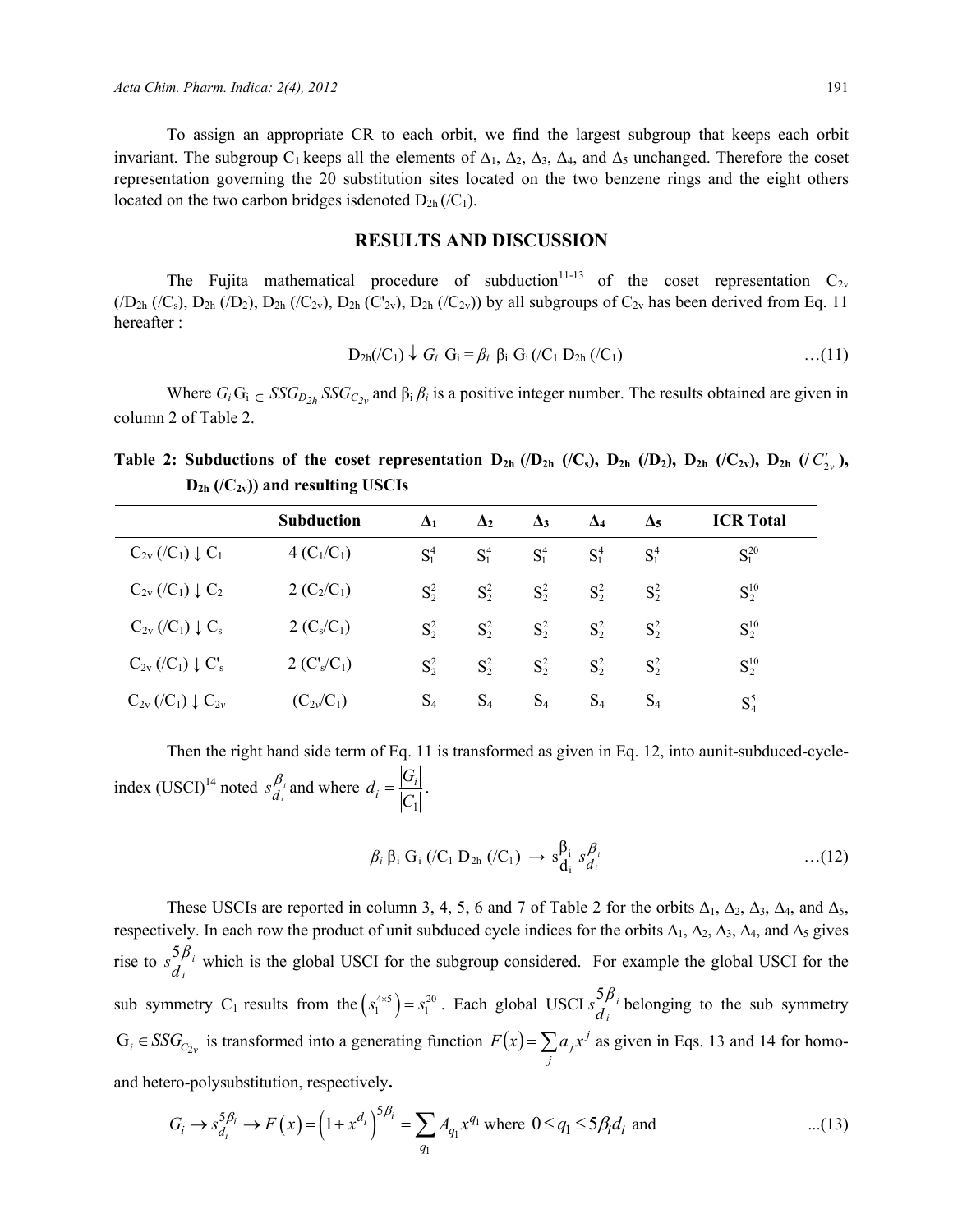$$
G_i \to s_{d_i}^{5\beta_i} \to F(x, y) = (1 + x^{d_i} + y^{d_i})^{5\beta_i} = \sum_{q_1, q_2} A_{q_1, q_2} x^{q_1} y^{q_2} \text{ where } 0 \le q_1 + q_2 \le 5\beta_i d_i \quad ...(14)
$$

and in both Eqs.  $5\beta_i d_i = 20$ .

# • **Case of homopolysubstitution**  $C_1 \rightarrow S^{20} \rightarrow (1 + x)^{20} =$

The application of Eq. 13 to the different subsymmetries for the series of homopoly substituted [4.2] PCPs yields the following polynomials:

$$
C_1 \rightarrow S^{20} \rightarrow (1+x)^{20} = x^{20} + 20x^{19} + 190x^{18} + 1140x^{17} + 4845x^{16} + 15504x^{15}
$$
  
+ 38760x<sup>14</sup> + 77520x<sup>13</sup> + 125970x<sup>12</sup> + 167960x<sup>11</sup> + 184756x<sup>10</sup>  
+ 38760x<sup>14</sup> + 77520x<sup>13</sup> + 125970x<sup>12</sup> + 167960x<sup>11</sup> + 184756x<sup>10</sup>  
+ 167960x<sup>9</sup> + 125970x<sup>8</sup> + 77520x<sup>7</sup> + 38760x<sup>6</sup> + 15504x<sup>5</sup> + 4845x<sup>4</sup>  
+ 1140x<sup>3</sup> + 190x<sup>2</sup> + 1

Similarly

$$
S_2^{10} \rightarrow (1 + x^2)^{10} + x^{20} + 10x^{18} + 45x^{16} + 120x^{14} + 210x^{12} + 252x^{10} + 210x^8 + 120x^6
$$
  
+ 45x<sup>4</sup> + 10x<sup>2</sup> + 1

for the sub symmetries  $C_2, C_s, C_s$ 

and 
$$
S_2^5 \rightarrow (1 + x^4)^5 = x^{20} + 5x^{16} + 10x^{12} + 10x^8 + 5x^4 + 1
$$
 for  $C_{2v}$ 

### • **Case of heteropolysubstitution**

Similarly, the application of Eq. 14 to the different subsymmetries for the series of heteropolysubstituted [4.2] PCPs yields the following polynomials:

$$
C_1 \rightarrow S_1^{20} \rightarrow (1 + x + y)^{20} \rightarrow 380xy + 3420x^2y + 19380x^3y + 29070x^2y^2 + 77520x^4y
$$
  
+ 155040x^3y^2 + 232560x^5y + 581400x^4y^2 + 775200x^4y^3  
+ 542640x^6y + 1627920x^5y^2 + 2713200x^4y^3 + 1007760x^7y  
+ 3527160x^6y^2 + 7054320x^5x^3 + 8817900x^4x^4 + 1511640x^8y  
+ 60446560x^7y^2 + 14108640x^6y^3 + 21162960x^5y^4...,

Similarly

$$
C_2, C_s, C_s' \to S_2^{20} \to (1 + x^2 + y^2)^{10} \to 1 + ... + 90x^2y^2 + 360x^4y^2 + 1260x^4y + 840x^6y^2 + ...,
$$
  
and 
$$
C_{2v} \to S_4^5 \to (1 + x^4 + y^4)^5 \to 1 + ... + 20x^4y^4 + ...x^{20}y^{20}
$$

The different coefficients  $x^2$  in the above mentioned polynomials are collected together to form the fixed point matrices *FPM*  $(x^q)$  and *FPM*  $(x^{q} y^{q^2})$  given below: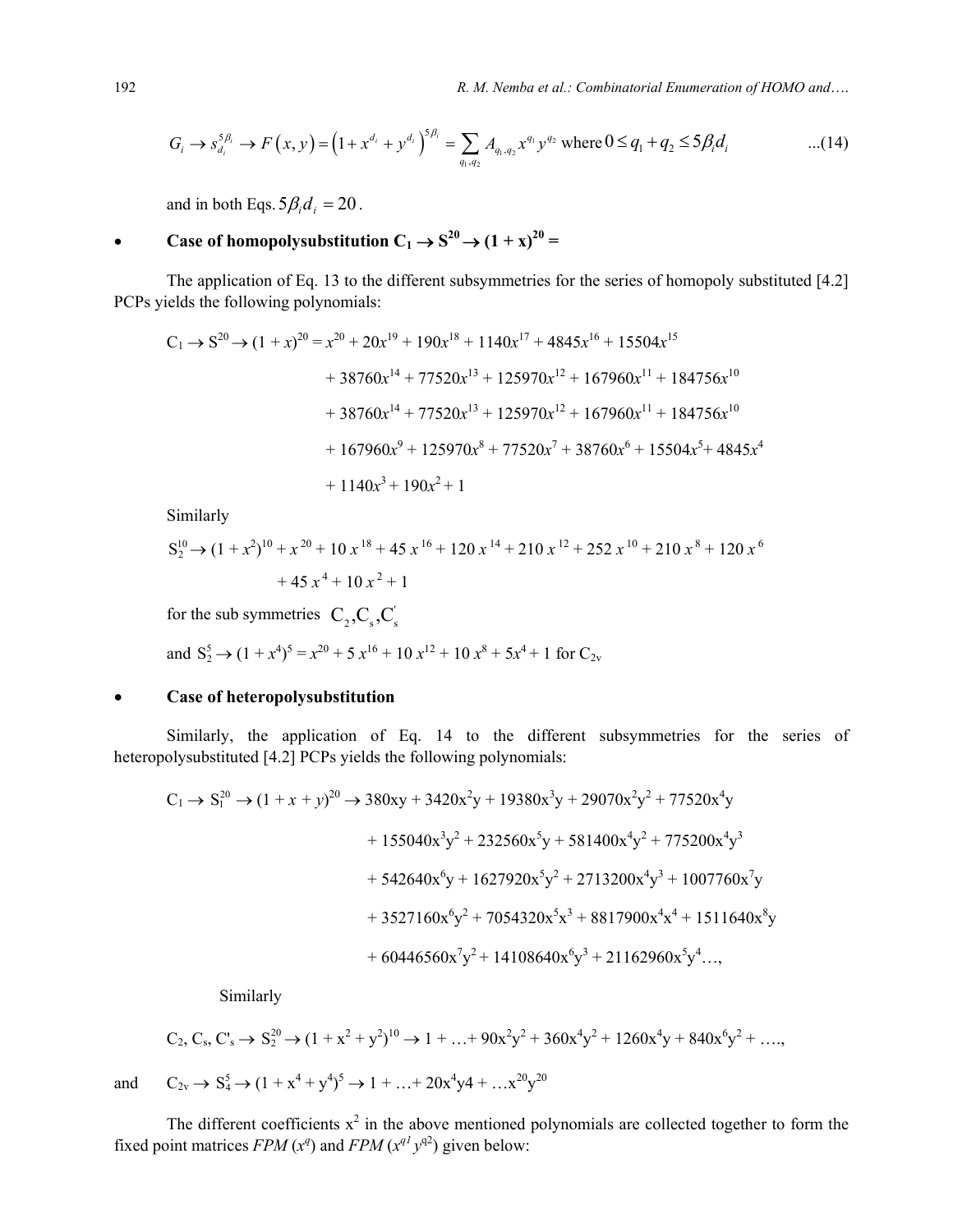|                                                      | $C_{1}$ | C <sub>2</sub>   | $C_{s}$          | $\textbf{C}_\textup{s}^\prime$ | $\mathbf{C}_{\text{2v}}$ |                                | $C_{1}$   | $C_{2}$          | $C_{s}$          | $C_{s}$          | $C_{2v}$ |
|------------------------------------------------------|---------|------------------|------------------|--------------------------------|--------------------------|--------------------------------|-----------|------------------|------------------|------------------|----------|
| 1                                                    | 1       | 1                | 1                | 1                              | 1                        | xy                             | 380       | $\mathbf{0}$     | $\mathbf{0}$     | $\overline{0}$   | $\Omega$ |
| $\mathbf X$                                          | 20      | $\mathbf{0}$     | $\mathbf{0}$     | $\mathbf{0}$                   | $\mathbf{0}$             | $x^2y$                         | 3420      | $\boldsymbol{0}$ | $\mathbf{0}$     | $\mathbf{0}$     | $\theta$ |
| $\overline{2}$<br>$\mathbf{X}$                       | 190     | 10               | 10               | 10                             | $\mathbf{0}$             | $x^3y$                         | 19380     | $\mathbf{0}$     | $\mathbf{0}$     | $\mathbf{0}$     | 0        |
| $\mathbf{x}^{^3}$                                    | 1140    | $\mathbf{0}$     | $\mathbf{0}$     | $\mathbf{0}$                   | $\mathbf{0}$             | $\mathbf{x}^2\mathbf{y}^2$     | 29070     | 90               | 90               | 90               | $\theta$ |
| $\overline{4}$<br>$\mathbf X$                        | 4845    | 45               | 45               | 45                             | 5                        | $x^4y$                         | 77520     | $\mathbf{0}$     | $\mathbf{0}$     | $\mathbf{0}$     | 0        |
| $\mathbf{x}^{\mathfrak{s}}$                          | 15504   | $\mathbf{0}$     | $\mathbf{0}$     | $\mathbf{0}$                   | $\mathbf{0}$             | $x^3y^2$                       | 155040    | $\mathbf{0}$     | $\mathbf{0}$     | $\mathbf{0}$     | 0        |
| $\mbox{\textbf{x}}^{\,6}$                            | 38760   | 120              | 120              | 120                            | $\mathbf{0}$             | $x^5y$                         | 232560    | $\boldsymbol{0}$ | $\boldsymbol{0}$ | $\mathbf{0}$     | 0        |
| $\mathbf x$                                          | 77520   | $\mathbf{0}$     | $\mathbf{0}$     | $\mathbf{0}$                   | $\mathbf{0}$             | $x^4y^2$                       | 581400    | 360              | 360              | 360              | 0        |
| $\mathbf{x}^*$                                       | 125970  | 210              | 210              | 210                            | 10                       | $x^3y^3$                       | 775200    | $\boldsymbol{0}$ | $\mathbf{0}$     | $\mathbf{0}$     | 0        |
| $\mathbf X$                                          | 167960  | $\boldsymbol{0}$ | $\boldsymbol{0}$ | $\boldsymbol{0}$               | $\boldsymbol{0}$         | $x^6y$                         | 542640    | $\boldsymbol{0}$ | $\boldsymbol{0}$ | $\mathbf{0}$     | 0        |
| $FPM(x^q) =$<br>$\cdot$ X <sup>10</sup> <sup>1</sup> | 184756  | 252              | 252              | 252                            | $\boldsymbol{0}$         | $FPM(x^{q_1}y^{q_2}) = x^5y^2$ | 1627920   | $\mathbf{0}$     | $\mathbf{0}$     | $\mathbf{0}$     | 0        |
| $\mathbf{x}^{\text{H}}$                              | 167960  | $\mathbf{0}$     | $\mathbf{0}$     | $\mathbf{0}$                   | $\mathbf{0}$             | $x^4y^3$                       | 2713200   | $\mathbf{0}$     | $\mathbf{0}$     | $\mathbf{0}$     | 0        |
| $\mathbf{X}^{^{12}}$                                 | 125970  | 210              | 210              | 210                            | 10                       | $x^7y$                         | 1007760   | $\mathbf{0}$     | $\mathbf{0}$     | $\mathbf{0}$     | $\theta$ |
| $\mathbf{X}^{13}$                                    | 77520   | $\mathbf{0}$     | $\mathbf{0}$     | $\mathbf{0}$                   | $\mathbf{0}$             | $x^6y^2$                       | 3527160   | 840              | 840              | 840              | 0        |
| $\mathbf{X}^{^{14}}$                                 | 38760   | 120              | 120              | 120                            | $\mathbf{0}$             | $x^5y^3$                       | 7054320   | $\boldsymbol{0}$ | $\boldsymbol{0}$ | $\mathbf{0}$     | 0        |
| $\mathbf{x}^{^{15}}$                                 | 15504   | $\mathbf{0}$     | $\mathbf{0}$     | $\mathbf{0}$                   | $\mathbf{0}$             | $x^4y^4$                       | 8817900   | 1260             | 1260             | 1260             | 20       |
| $\mathbf{X}^{16}$                                    | 4845    | 45               | 45               | 45                             | 5                        | $x^8y$                         | 1511640   | $\boldsymbol{0}$ | $\mathbf{0}$     | $\mathbf{0}$     | 0        |
| $\mathbf{x}^{^{17}}$                                 | 1140    | $\mathbf{0}$     | $\mathbf{0}$     | $\mathbf{0}$                   | $\mathbf{0}$             | $x^7y^2$                       | 60446560  | $\mathbf{0}$     | $\mathbf{0}$     | $\mathbf{0}$     | 0        |
| $\mathbf{x}^{\text{18}^{\text{I}}}$                  | 190     | 10               | 10               | 10                             | $\mathbf{0}$             | $x^6y^3$                       | 14108640  | $\mathbf{0}$     | $\mathbf{0}$     | $\mathbf{0}$     | 0        |
| $\mathbf{X}^{19}$                                    | 20      | $\mathbf{0}$     | $\theta$         | $\overline{0}$                 | $\boldsymbol{0}$         | $x^5y^4$                       | 211662960 | $\boldsymbol{0}$ | $\boldsymbol{0}$ | $\boldsymbol{0}$ | 0        |
| $\mbox{\bf X}^{201}$                                 |         |                  | 1                | 1                              |                          |                                |           |                  |                  |                  |          |

The corresponding isomer count matrices  $ICM(x^q)$  and  $ICM(x^{q}y^{q^2})$  are derived from Eq. 15

$$
ICM = FPM. M_{C_{2v}}^{-1} \qquad \qquad \dots (15)
$$

where  $M_{C_{2\nu}}^{-1}$  represents the inverse of the mark table aforementioned. The result obtained are the two rectangular matrices of isomers numbers given hereafter with respect to each sub symmetry of  $C_{2v}$  for different values of  $q_1$  in the system  $\varphi_2 C_6 H_{q0} X_{q1}$  and of  $(q_1, q_2)$  in the series  $\varphi_2 C_6 H_{q0} X_{q1} Y_{q2}$ .

|                                 | $C_{1}$      | $C_{2}$          | $C_{\hbox{\tiny s}}$ | $C_{\rm s}$      | $C_{2v}$         |                                | $\mathbf{C}_{\text{\tiny{l}}}$ | $C_{2}$          | $\mathbf{C}_\mathrm{s}$ | $C_{\rm s}$  | $C_{2v}$     |
|---------------------------------|--------------|------------------|----------------------|------------------|------------------|--------------------------------|--------------------------------|------------------|-------------------------|--------------|--------------|
| 1                               | $\mathbf{0}$ | $\mathbf{0}$     | $\mathbf{0}$         | $\boldsymbol{0}$ | 1                | xy                             | 95                             | $\boldsymbol{0}$ | $\mathbf{0}$            | $\mathbf{0}$ | $0^{\circ}$  |
| X                               | 5            | $\mathbf{0}$     | $\mathbf{0}$         | $\mathbf{0}$     | $\mathbf{0}$     | $x^2y$                         | 855                            | $\boldsymbol{0}$ | $\mathbf{0}$            | $\mathbf{0}$ | $\Omega$     |
| $\mathbf{x}^2$                  | 40           | 5                | 5                    | 5                | $\mathbf{0}$     | $x^3y$                         | 4845                           | $\boldsymbol{0}$ | $\mathbf{0}$            | $\Omega$     | $\theta$     |
| $\mathbf{x}^3$                  | 285          | $\mathbf{0}$     | $\mathbf{0}$         | $\mathbf{0}$     | $\mathbf{0}$     | $x^2y^2$                       | 7200                           | 45               | 45                      | 45           | $\Omega$     |
| $\mathbf{x}^4$                  | 1180         | 20               | 20                   | 20               | 5                | $x^4y$                         | 19380                          | $\boldsymbol{0}$ | $\mathbf{0}$            | $\mathbf{0}$ | $\theta$     |
| $\mathbf{x}^{\text{s}}$         | 3876         | $\mathbf{0}$     | $\mathbf{0}$         | $\mathbf{0}$     | $\mathbf{0}$     | $x^3y^2$                       | 38760                          | $\boldsymbol{0}$ | $\theta$                | $\mathbf{0}$ | $\theta$     |
| $\mathbf{x}^{\text{{\tiny 6}}}$ | 9600         | 60               | 60                   | 60               | $\mathbf{0}$     | $x^5y$                         | 58140                          | $\boldsymbol{0}$ | $\mathbf{0}$            | $\theta$     | $\theta$     |
| $\mathbf{x}^7$                  | 19380        | $\mathbf{0}$     | $\mathbf{0}$         | $\mathbf{0}$     | $\mathbf{0}$     | $x^4y^2$                       | 145080                         | 180              | 180                     | 180          | $\theta$     |
| $\mathbf{x}^s$                  | 31340        | 100              | 100                  | 100              | 10               | $x^3y^3$                       | 193800                         | $\mathbf{0}$     | $\mathbf{0}$            | $\mathbf{0}$ | $\theta$     |
| $\mathbf{x}^{\circ}$            | 41990        | $\boldsymbol{0}$ | 0                    | $\boldsymbol{0}$ | $\boldsymbol{0}$ | $x^6y$                         | 135660                         | $\boldsymbol{0}$ | $\mathbf{0}$            | $\mathbf{0}$ | $\theta$     |
| $ICM(x^q) = x^{10}$             | 46000        | 126              | 126                  | 126              | $\boldsymbol{0}$ | $ICM(x^{q_1}y^{q_2}) = x^5y^2$ | 406980                         | $\mathbf{0}$     | $\theta$                | $\theta$     | $\theta$     |
| $\mathbf{x}^{\text{II}}$        | 41990        | $\boldsymbol{0}$ | $\boldsymbol{0}$     | $\boldsymbol{0}$ | $\mathbf{0}$     | $x^4y^3$                       | 678300                         | $\boldsymbol{0}$ | $\theta$                | $\mathbf{0}$ | $\theta$     |
| $\mathbf{x}^{^{12}}$            | 31340        | 100              | 100                  | 100              | 10               | $x^7y$                         | 251940                         | $\mathbf{0}$     | $\mathbf{0}$            | $\mathbf{0}$ | $\theta$     |
| $\mathbf{x}^{^{13}}$            | 19380        | $\mathbf{0}$     | $\mathbf{0}$         | $\mathbf{0}$     | $\mathbf{0}$     | $x^6y^2$                       | 881160                         | 420              | 420                     | 420          | $\theta$     |
| $\mathbf{X}^{^{14}}$            | 9600         | 60               | 60                   | 60               | $\mathbf{0}$     | $x^5y^3$                       | 1763580                        | $\boldsymbol{0}$ | $\mathbf{0}$            | $\mathbf{0}$ | $\theta$     |
| $\mathbf{x}^{^{15}}$            | 3876         | $\mathbf{0}$     | $\mathbf{0}$         | $\mathbf{0}$     | $\mathbf{0}$     | $\mathbf{x}^4\mathbf{y}^4$     | 2203540                        | 620              | 620                     | 620          | 20           |
| $X^{16}$                        | 1180         | 20               | 20                   | 20               | 5                | $x^8y$                         | 377910                         | $\mathbf{0}$     | $\mathbf{0}$            | $\mathbf{0}$ | $\mathbf{0}$ |
| $\mathbf{X}^{17}$               | 285          | $\theta$         | $\theta$             | $\mathbf{0}$     | $\mathbf{0}$     | $x^7y^2$                       | 15111640                       | $\mathbf{0}$     | $\theta$                | $\theta$     | $\theta$     |
| $\mathbf{X}^{18}$               | 40           | 5                | 5                    | 5                | $\mathbf{0}$     | $x^6y^3$                       | 3527160                        | $\mathbf{0}$     | $\mathbf{0}$            | $\mathbf{0}$ | $\theta$     |
| $\mathbf{x}^{^{19} }$           | 5            | $\mathbf{0}$     | $\mathbf{0}$         | $\mathbf{0}$     | $\boldsymbol{0}$ | $x^5y^4$                       | 52915740                       | $\mathbf{0}$     | $\boldsymbol{0}$        | $\mathbf{0}$ | $\mathbf{0}$ |
| $\mathbf{x}^{20}$               | 0            | $\boldsymbol{0}$ | $\boldsymbol{0}$     | $\boldsymbol{0}$ | 1                |                                |                                |                  |                         |              |              |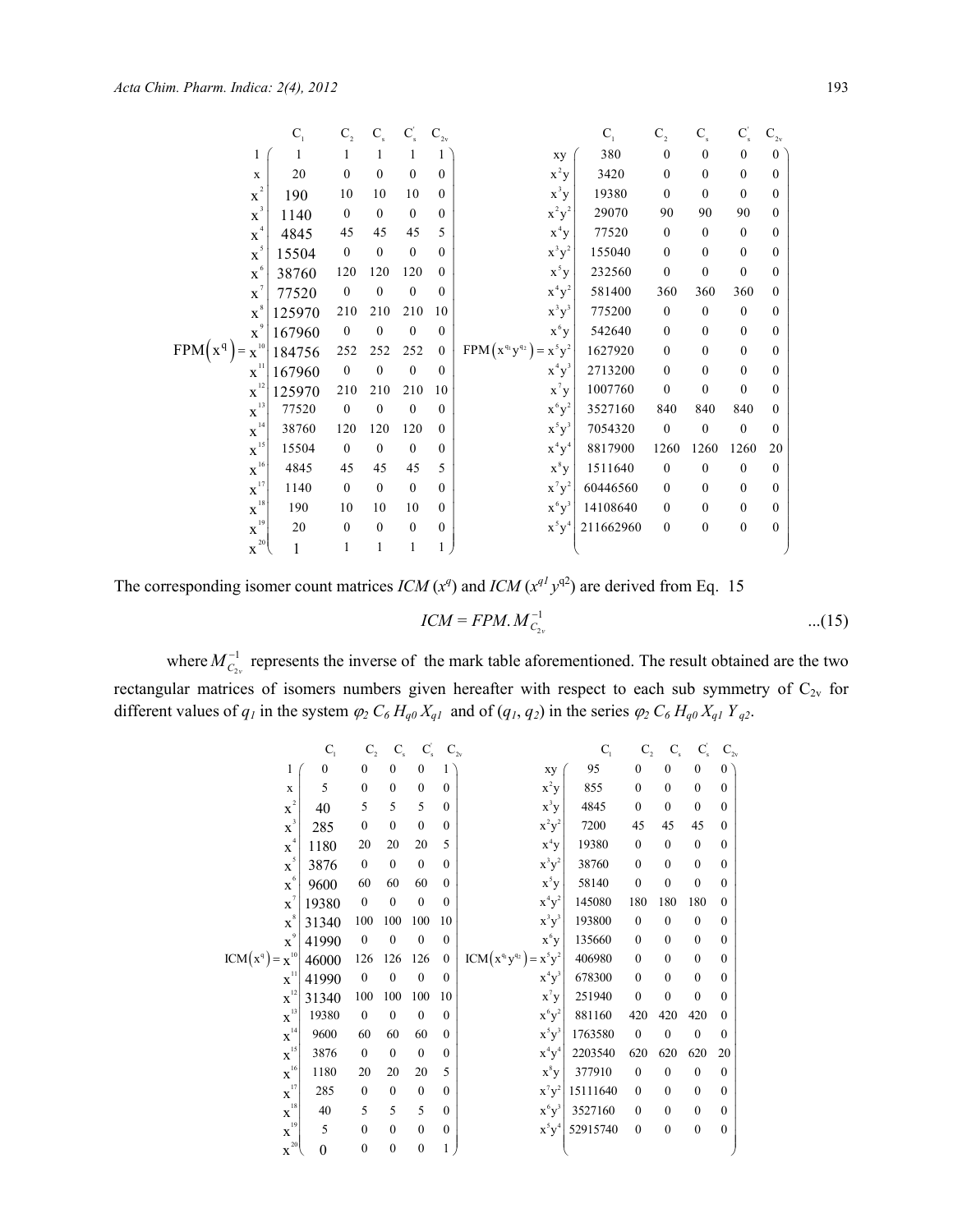### **Symmetry characterization of enumerated Ho(4.2)PCPs and He(4,2)PCPs**

The chirality fittingness of  $\varphi_2$   $C_6$   $H_{q0}$   $X_{q1}$  and  $\varphi_2$   $C_6$   $H_{q0}$   $X_{q1}$   $Y_{q2}$  is governed by the parity of their respective degrees of homopoly substitution  $q_1$  and of heteropoly substitution  $q_1$  and  $q_2$  according to the following rules :

(a) The formation of chiral isomers with  $C_1$  symmetry only is allowed if the degree of homopoly substitution  $q_1$  is odd in the system  $\varphi_2$   $C_6$   $H_{q0}$   $X_{q1}$ , or if the degrees of heteropoly substitution  $q_1$  and  $q_2$  are simultaneously odd or both odd and even in the system  $\varphi_2 C_6 H_{q0} X_{q1} Y_{q2}$ .

This assumption is verified by the results given in the rows of the *ICM*  $(x^{q1})$  and *ICM*  $(x^{q1}y^{q2})$  where one can see that for any value  $q_1$  odd in the system  $\varphi_2 C_6 H_{q0} X_{q1} A_{q1} \neq 0$  only for the  $C_1$  chiral symmetry and  $A_{q1} = 0$  for the symmetries  $C_2$ ,  $C_s$ ,  $C'_s$  and  $C_{2v}$ ; for  $q_1$  and  $q_2$  simultaneously odd or both odd and even in the system  $\varphi_2 C_6 H_{q_0} X_{q_1} Y_{q_2}$ ,  $A_{q_1 q_2} \neq 0$  only for the  $C_l$  chiral symmetry and  $A_{q_1 q_2} = 0$  for the symmetries  $C_2$ ,  $C_s$ ,  $C'_s$  and  $C_{2v}$ .

(b) The simultaneous occurrence of chiral  $C_1$  and  $C_2$  isomers together with achiral  $C_s$  and  $C_{2v}$ isomersis allowed if the degree of homopoly substitution  $q_1$  is even in the system  $\varphi_2$   $C_6$   $H_{q0}$   $X_{q1}$ , or if the degrees of heteropoly substitution  $q_1$  and  $q_2$  are both even in the system  $\varphi_2 C_6 H_{q0} X_{q1} Y_{q2}$ .

The inspection of the coefficients of  $x^2$  in the third row of the *ICM*  $(x^{q1})$  for the system  $\varphi_2$   $C_6$   $H_{18}$   $X_2$ reveals that there are 55 homodisubstituted (4.2) paracyclophane derivatives and 40 of these belong to  $C<sub>1</sub>$ , 5 to  $C_2$ , 5 to both  $C_s$  and  $C'_s$ . The molecular graphs of these isomers are illustrated in Fig. 2 (a,b,c,d) where one can easily depict that inter annular substitutions yields *2* pseudo gem (**48, 49**), *2* pseudo meta (**43,44**), *1* pseudo para (37), *1* pseudo ortho (35) isomers. Similarly the coefficients of  $x^2y^2$  at the fourth row of the *ICM*  $(x^{q_1} y^{q_2})$  predictthat  $A_{2,2} = 7200C_1$ ,  $45C_2$ ,  $45C_s$  and  $45C'_s$  isomers for the system  $C_6 H_{16} X_2 Y_2$ .

Finally these results also indicates that:-1)-Any  $\varphi_2 C_6 H_{q0} X_{q1}$  or  $\varphi_2 C_6 H_{q0} X_{q1} Y_{q2}$  series with even degrees of substitution  $q_i$ .( $i=1,2$ ) exhibit the same number of isomer having  $C_2$ ,  $C_s$  and  $C'_s$  symmetry, respectively. Hence:

$$
A_{q1}(C_2) = A_{q1}(C_s) = A_{q1}(C'_s) \text{ for } \varphi_2 C_6 H_{q0} X_{q1}
$$
  
and

$$
A_{q1, q2}(C_2) = A_{q1, q2}(C_s) = A_{q1, q2}(C'_s)
$$
 for  $\varphi_2 C_6 H_{q0} X_{q1} Y_{q2}$ 

2)  $C_{2v}$ -achiral isomers are formed in  $\varphi_2$   $C_6$   $H_{q0}$   $X_{q1}$  and  $\varphi_2$   $C_6$   $H_{q0}$   $X_{q1}$   $Y_{q2}$  series only if their respective degrees of substitution are even and satisfy the restriction:  $q_i$ .( $i=1,2$ ) = 4N modulo 0.

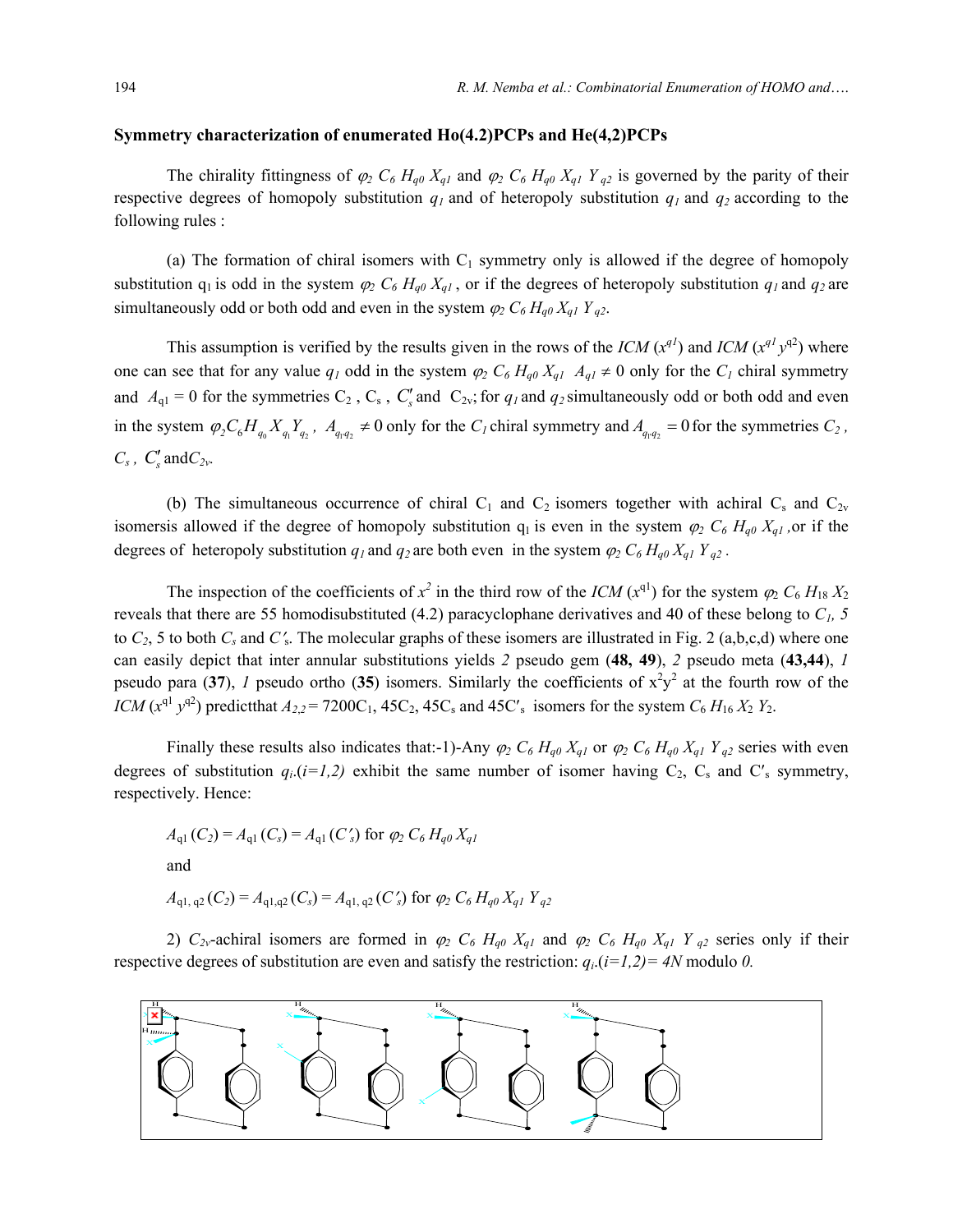

Fig. 2a: 40 C<sub>1</sub> chiral molecular graphs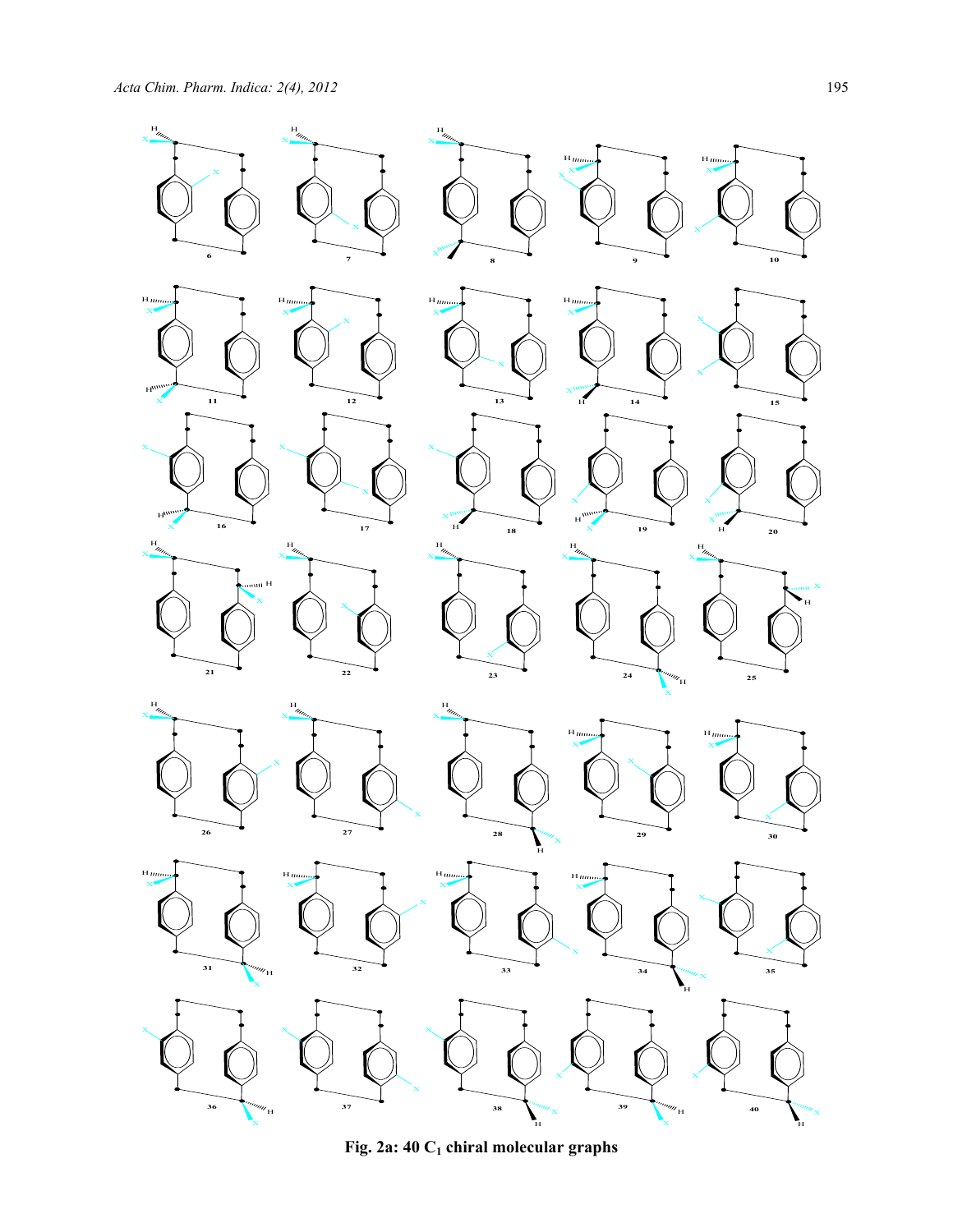

Fig. 2b: 5 C<sub>2</sub> chiral molecular graphs



Fig. 2c: 5 C<sub>s</sub> achiral molecular graphs



**Fig. 2d: 5 C's achiral molecular graphs** 

# **CONCLUSION**

The enumeration with symmetry characterization of stereo and position isomers of Ho[4.2]PCPs and He[4.2]PCPs derivatives have shown that the chirality of these series of polycyclic hydrocarbons having two benzene deck rings tethered at para position to two carbon chains, is controlled by the parity of the degrees of substitution as follows;

- (i) Odd degrees of homo- or hetero –polysubstitution yield only  $C_1$ -chiral isomers,
- (ii) Even degrees of homo- or hetero –polysubstitution yield a dominant class of  $C_1$ -chiral isomers together with three degenerate classes having respectively the  $C_2$ ,  $C_s$  and  $C'$ <sub>s</sub> symmetries and the same isomer number.
- (iii)  $C_{2v}$  achiral isomers resulting from higher degrees of homo or hetero poly substitution satisfying the restriction  $q_i = 4N$  modulo 0.

## **REFERENCES**

1. Z. Pechlivanidis, H. Hopf and E. Ludger, Paracyclophanes, Extending the Bridges, European J. Org. Chem., **2**, 223-237 (2009).